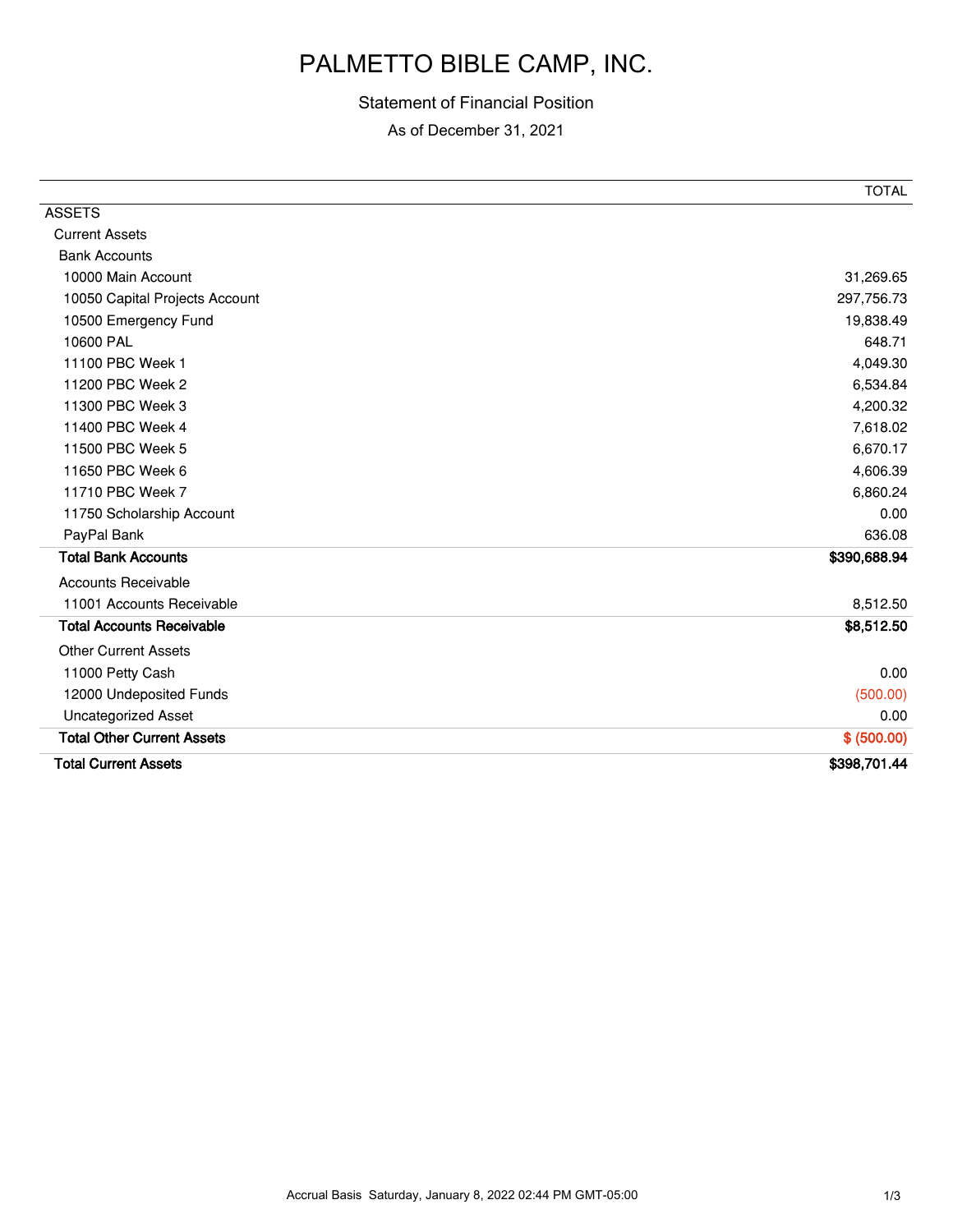## PALMETTO BIBLE CAMP, INC.

## Statement of Financial Position

As of December 31, 2021

|                                            | <b>TOTAL</b>  |
|--------------------------------------------|---------------|
| <b>Fixed Assets</b>                        |               |
| 14000 Accumulated Depreciation             | (655, 128.16) |
| 14500 Land Improvements                    | 132,821.65    |
| 15000 Furniture and Equipment              | 76,567.84     |
| 15200 Backhoe                              | 3,725.00      |
| 15300 Coolers                              | 0.00          |
| 15400 Gas Lines                            | 0.00          |
| 15500 Dishwasher                           | 6,371.66      |
| <b>Total 15000 Furniture and Equipment</b> | 86,664.50     |
| 16000 Buildings                            | 0.00          |
| 17000 Building Improvements                | 806,288.73    |
| 17300 Cabin 10                             | 0.00          |
| 17400 Cabin 1                              | 7,200.00      |
| 17500 Dining Hall                          | 13,966.49     |
| 17550 Staff Cabin                          | 6,238.52      |
| 17555 Bath House                           | 3,973.43      |
| <b>Total 17000 Building Improvements</b>   | 837,667.17    |
| <b>Total Fixed Assets</b>                  | \$402,025.16  |
| <b>Other Assets</b>                        |               |
| 18600 Other Assets                         | 7,967.00      |
| <b>Total Other Assets</b>                  | \$7,967.00    |
| TOTAL ASSETS                               | \$808,693.60  |